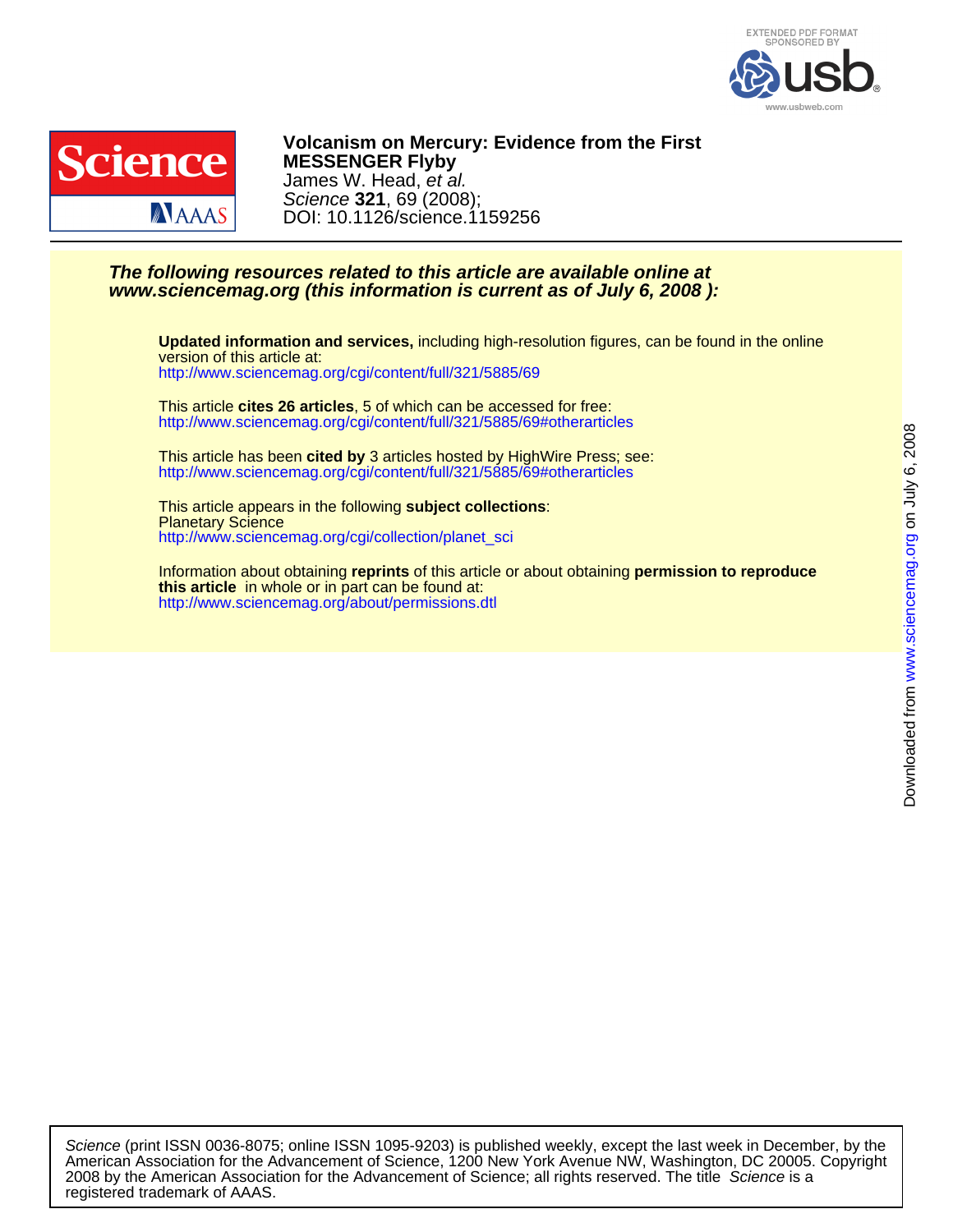## **SPECIAL**SECTION

the LRM are also seen in the MASCS data (30). From these observations and previous work  $(2–7, 10, 18, 21)$ , we propose that Mercury's crust is composed of iron-poor calcium-magnesium silicates (e.g., plagioclase, enstatite, pigeonite, and diopside) with a detectable component of spectrally neutral opaque minerals. Ilmenite  $(FeTiO<sub>3</sub>)$  is the most likely candidate based on lunar analogy and cosmochemical abundance considerations. This lithology is broadly basaltic to gabbroic, with nearly all ferrous iron contained in opaque minerals and not in silicates, requiring redox conditions at or near the iron-wüstite buffer. An alternative to ilmenite is native iron metal, but such a material is relatively red at typical lunar regolith grain sizes (29, 31) and implies more reducing conditions than iron-wüstite. The distinctively red smooth plains (HRP) appear to be large-scale volcanic deposits stratigraphically equivalent to the lunar maria (20), and their spectral properties (steeper spectral slope) are consistent with magma depleted in opaque materials. The large areal extent ( $>10^6$  km<sup>2</sup>) of the Caloris HRP is inconsistent with the hypothesis that volcanism was probably shallow and local  $(10)$ ; rather, such volcanism was likely a product of extensive partial melting of the upper mantle.

### References and Notes

- 1. S. E. Hawkins III et al., Space Sci. Rev. 131, 247 (2007).
- 2. T. B. McCord, J. B. Adams, Icarus 17, 585 (1972). 3. B. Hapke, G. E. Danielson Jr., K. Klaasen, L. Wilson,
	- J. Geophys. Res. 80, 2431 (1975).
- 4. J. Warell, Icarus 161, 199 (2003).
- 5. F. Vilas, in Mercury, F. Vilas, C. R. Chapman, M. S. Mathews, Eds. (Univ. of Arizona Press, Tucson, 1988), pp. 59–76.
- 6. A. L. Sprague, T. L. Roush, Icarus 133, 174 (1998).
- 7. 1. Warell, D. T. Blewett, *Icarus* 168, 257 (2004).
- 8. B. Hapke, J. Geophys. Res. 106, 10039 (2001).
- 9. B. Hapke, C. Christman, B. Rava, J. Mosher, Proc. Lunar Planet Sci. Conf. 11, 817 (1980).
- 10. B. Rava, B. Hapke, Icarus 71, 397 (1987).
- 11. M. S. Robinson, P. G. Lucey, Science 275, 197 (1997).
- 12. M. S. Robinson, G. J. Taylor, Meteorit. Planet. Sci. 36, 841 (2001).
- 13. M. Minnaert, in Planets and Satellites, G. P. Kuiper, B. M. Middlehurst, Eds. (Univ. of Chicago Press, Chicago, 1961), pp. 213–248.
- 14. J. Veverka, P. Helfenstein, B. Hapke, J. D. Goguen, in Mercury, F. Vilas, C. R. Chapman, M. S. Matthews, Eds. (Univ. of Arizona Press, Tucson, 1988), pp. 37–58.
- 15. P. D. Spudis, J. E. Guest, in Mercury, F. Vilas, C. R. Chapman, M. S. Mathews, Eds. (Univ. Arizona Press, Tucson, 1988), pp. 118–164.
- 16. R. G. Strom et al., Science 321, 79 (2008).
- 17. D. Dzurisin, Geophys. Res. Lett. 4, 383 (1977). 18. B. W. Denevi, M. S. Robinson, Icarus, in press
- 10.1016/j.icarus.2008.04.021 (2008).
- 19. J. W. Head et al., Science 321, 69 (2008).
- 20. S. L. Murchie et al., Science 321, 73 (2008). 21. J. Warell, Icarus 167, 271 (2004).
- 
- 22. P. G. Lucey, D. T. Blewett, B. L. Jolliff, J. Geophys. Res. 105, 20297 (2000).
- 23. G. Heiken, D. T. Vaniman, B. M. French, Lunar Sourcebook: A User's Guide to the Moon (Cambridge Univ. Press, New York, 1991).
- 24. S. K. Noble, C. M. Pieters, Sol. Syst. Res. 37, 31 (2003).
- 25. M. J. Cintala, J. Geophys. Res. 97, 947 (1992).
- 26. D. T. Blewett, B. R. Hawke, P. G. Lucey, Meteorit. Planet. Sci. 37, 1245 (2002).
- 27. B. R. Hawke, P. G. Lucey, J. F. Bell, R. Jaumann, G. Neukum, Lunar Planet. Sci. 17, 999 (1986).
- 28. M. A. Riner, M. S. Robinson, J. A. Tangeman, R. C. Elphic, Lunar Planet. Sci. 36, abstract 1943 (2005).
- 29. E. A. Cloutis et al., Icarus, in press; doi:10.1016/j. icarus.2008.04.018 (2008).
- 30. W. E. McClintock et al., Science 321, 62 (2008).
- 31. E. A. Cloutis, D. T. Bailey, M. A. Craig, P. S. Harderson, Lunar Planet. Sci. 39, abstract 1082 (2008).
- 32. The hundreds of engineers and technical support personnel who brought MESSENGER from a concept to a successful flight project warrant the sustained appreciation of the mission science team. N. Laslo, H. Kang, R. Vaughan, A. Harch, R. Shelton, and A. Berman designed the imaging sequences that made this contribution possible. B. Denevi, K. Becker, and C. Hash are gratefully acknowledged for data calibration and processing. The MESSENGER project is supported by the NASA Discovery Program under contracts NAS5-97271 to Johns Hopkins University Applied Physics Laboratory and NASW-00002 to the Carnegie Institution of Washington.

6 May 2008; accepted 3 June 2008 10.1126/science.1160080

### REPORT

# Volcanism on Mercury: Evidence from the First MESSENGER Flyby

James W. Head, $^{1\star}$  Scott L. Murchie, $^2$  Louise M. Prockter, $^2$  Mark S. Robinson, $^3$  Sean C. Solomon, $^4$ Robert G. Strom,<sup>5</sup> Clark R. Chapman,<sup>6</sup> Thomas R. Watters,<sup>7</sup> William E. McClintock,<sup>8</sup> David T. Blewett,<sup>2</sup> Jeffrey J. Gillis-Davis<sup>9</sup>

The origin of plains on Mercury, whether by volcanic flooding or impact ejecta ponding, has been controversial since the Mariner 10 flybys (1974–75). High-resolution images (down to 150 meters per pixel) obtained during the first MESSENGER flyby show evidence for volcanic vents around the Caloris basin inner margin and demonstrate that plains were emplaced sequentially inside and adjacent to numerous large impact craters, to thicknesses in excess of several kilometers. Radial graben and a floor-fractured crater may indicate intrusive activity. These observations, coupled with additional evidence from color images and impact crater size-frequency distributions, support a volcanic origin for several regions of plains and substantiate the important role of volcanism in the geological history of Mercury.

Volcanic deposits provide important clues<br>to mantle composition, the location of<br>past interior thermal anomalies, and the<br>general thermal evolution of a planet Relative to to mantle composition, the location of past interior thermal anomalies, and the general thermal evolution of a planet. Relative to the other terrestrial planets, little is known with certainty concerning the history of volcanism on Mercury. In the more than three decades since Mariner 10 flew by Mercury in 1974–75, debate has persisted about the presence or absence of volcanic deposits  $(1)$ , a question we address with data from the first flyby of Mercury by MESSENGER.

Whereas the Moon has distinctive compositionrelated differences in reflectance between highlands and volcanic maria, the reflectance of Mercury and of its smooth plains is relatively uniform, and therefore the role of volcanism is less obvious. Mariner 10 images, obtained shortly after the Apollo 16 mission to the Moon, revealed two widespread plains units that are similar to the lunar Cayley light plains  $(2, 3)$ : smooth plains and intercrater plains (4). These plains deposits on Mercury were interpreted to be volcanic in origin, on the basis of their smooth-

ness and apparent ponding and embayment of lowland terrain (4, 5). Other researchers, influenced by Apollo 16 results showing that similarappearing deposits on the Moon were impact breccias, argued that Mercury's smooth plains represented basin ejecta deposits (3, 6). The relatively low resolution of Mariner 10 images (typically  $\sim$ 1 km per pixel) was insufficient to resolve this issue. Lunar-like volcanic features, such as small shields, cones, sinuous rilles, and other vent-related structures, were not detected in Mariner 10 images  $(7, 8)$ , and the features that were observed did not provide conclusive evidence of a volcanic origin. For example, lobate fronts exposed at the edge of smooth plains suggested the presence of volcanic flow margins on Mercury, but similar features have been identified on the margins of lunar basin ejecta flows (8, 9). The density of impact craters on Caloris

\*To whom correspondence should be addressed. E-mail: James\_Head@brown.edu

<sup>&</sup>lt;sup>1</sup>Department of Geological Sciences, Brown University, Providence, RI 02912, USA. <sup>2</sup>Johns Hopkins University Applied Physics Laboratory, Laurel, MD 20723, USA. <sup>3</sup>School of Earth and Space Exploration, Arizona State University, Tempe, AZ 85287, USA. <sup>4</sup>Department of Terrestrial Magnetism, Carnegie Institution of Washington, Washington, DC 20015, USA. <sup>5</sup> Lunar and Planetary Laboratory, University of Arizona, Tucson, AZ 85721, USA. <sup>6</sup>Southwest Research Institute, 1050 Walnut Street, Boulder, CO 80302, USA. <sup>7</sup> Center for Earth and Planetary Studies, National Air and Space Museum, Smithsonian Institution, Washington, DC 20560, USA. <sup>8</sup>Laboratory for Atmospheric and Space Physics, University of Colorado, Boulder, CO 80303, USA. <sup>9</sup> Hawaii Institute of Geophysics and Planetology, University of Hawaii, Honolulu, HI 96822, USA.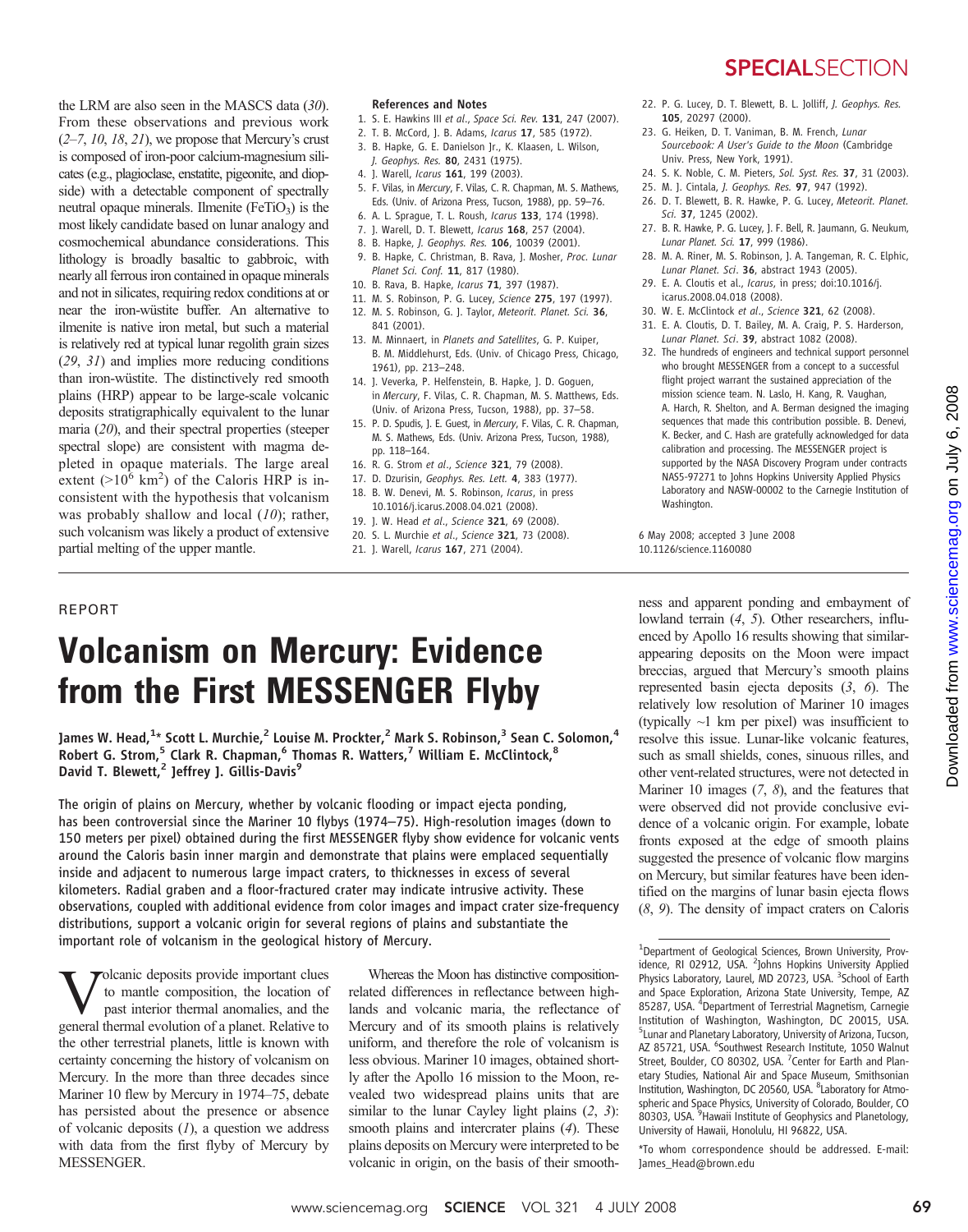# MESSENGER

basin ejecta and nearby smooth plains deposits suggested that the plains were emplaced after the Caloris basin had formed  $(10)$ , providing evidence that they might be volcanic in origin, not contemporaneous ejecta emplacement. Some lunar Cayley plains, however, display younger ages than adjacent basin ejecta (11). Reprocessed Mariner 10 color data (12) show color boundaries for smooth plains units, suggesting a distinctive mineralogy. Theoretical studies (8, 9) indicate that a thick low-density crust could inhibit effusive eruptions, particularly if aided by global compression (13). Thus, conclusive evidence was lacking for the origin of smooth and intercrater plains and for establishing the role of volcanism in the history of Mercury (1, 14).

The first MESSENGER flyby of Mercury has provided high-resolution multispectral images of regions both seen and unseen by Mariner 10, including the interior plains of the Caloris basin, the circum-Caloris region characterized by smooth plains, and regions of smooth and intercrater plains near the terminator. The data show a variety of evidence for volcanic features and deposits across this part of the planet. The new images (Figs. 1 to 4) reveal several volcanic vents and related deposits distributed along the southern margins of the Caloris basin interior and characterized by distinctive color anomalies (15, 16) (Fig. 1). Several irregularly shaped rimless depressions are surrounded by smoother deposits that have albedos differing from those of surrounding units. For example, along the southern margin of Caloris, a kidney-shaped depression about 20 km long is centered on a smooth deposit that is greater than 100 km in diameter (Fig. 1). A relatively bright deposit that surrounds the kidney-shaped depression to a radial distance of about 25 km appears to discolor or mantle the underlying terrain and becomes more diffuse toward its edges. Several small irregular depressions are observed in the southwestern part of the smooth deposit. Each has an irregular shape similar to those of volcanic vents on other planetary bodies, unlike the generally circular shapes of primary craters and elongated secondary craters with rims. These features and their close association with the distinctive smooth deposits imply that these broad structures are volcanic vents.

Although altimetry data are not available for this region, several lines of evidence suggest that the broad feature is domelike in nature (Fig. 1). The decrease in brightness along the northwestern deposit is consistent with a surface sloping away from the kidney-shaped depression in the downsun direction. Small massifs at the Caloris basin rim to the southwest appear to be partially buried, which suggests that they are covered by volcanic deposits from this region. Finally, two large impact craters (~25 to 30 km across) straddle the northwestern edge of the deposit. Both contain interior deposits (walls and rough floors) that are typical of impact craters of this size  $(17)$ 

and seen elsewhere in Fig. 1. The rim and exterior deposits differ between the two craters, however: The eastern rim of the southernmost crater is heavily embayed (toward the central part of the feature) such that its rim crest is no longer visible. Rim heights of fresh Mercury craters of the same size  $(17)$  imply that about 800 m of lava would be required to flood the crater to the level of the rim crest. Thus, on the basis of these lines of evidence, we interpret this structure to be a broad, low shield volcano similar in character to mare domes on the Moon that erupted a sequence of lava flows  $(18)$ . At least four similar examples are seen in the southern part of the interior Caloris basin rim  $(15)$ . The diffuse-bordered bright halo surrounding the kidney-shaped depression in Fig. 1 is interpreted to consist of pyroclastic deposits emplaced from vent-centered eruptions, on the grounds that similar kidney-shaped depressions and pyroclastic deposits have been documented on the Moon (19).

MESSENGER images show that many impact craters and areas between craters have been flooded with lava. Large fresh impact craters (Fig. 2A) have rough flat floors; central peaks and peak rings; terraced walls; and—beyond the interior—a sharp rim crest, raised rim, and radially textured ejecta. Crater chains and crater clusters are seen in many exterior ejecta deposits. Volcanically modified impact craters on the Moon, such as Archimedes crater within the Imbrium basin (20), have a shallow, smooth crater floor, a lack of peaks and peak rings, and flooded and embayed exterior deposits.

The morphology of a large, degraded  $\sim$ 240km-diameter impact crater near the terminator offers an opportunity to compare fresh and degraded craters and the processes responsible for their modification (Fig. 2B). The crater is located far from the Caloris basin rim (1375 km to the southwest), and there is no radial texture suggestive of ejecta emplacement from a nearby impact basin. Smooth plains nearly fill the crater and also embay the interior crater walls, which is suggestive of volcanic flooding. Five smaller impact craters are superposed on the degraded crater: Three lie on the rim crest, one lies outside the crater (to the northwest), and one lies on the southern part of the crater floor. In contrast to fresh craters (Fig. 2A), the 85-km-diameter crater on the southern crater floor has been embayed along its northern margin up to the base of the raised rim, and all of its exterior ejecta have been buried by the emplacement of plains, which also flood its interior. Similar relations are seen on the three craters on the degraded crater rim. Crater floor plains embay the exterior ejecta of each of these craters, up to the base of their respective raised rims, although exterior ejecta deposits are preserved elsewhere on the degraded crater rim. Ejecta from the large superposed crater to the northwest, once present on the floor of the degraded crater, are now buried by smooth plains.

Small "ghost" craters, apparently buried by plains emplacement, are also observed (Fig. 2C).

Fresh craters with diameters similar to that of the large degraded crater are generally more than 5 km deep (17), and yet this crater has undergone substantial shallowing. The degraded state of the crater and the superposition of numerous large craters on it imply an extended interval of modification. Moreover, the embayment and burial of the exterior deposits of each of these craters by smooth plains suggest that more recent and sequential volcanic flooding was involved. In addition, the presence of flowlike scarps and ghost craters, the lack of basin ejecta sculpture, and the distance from known basins all combine to favor a volcanic origin for the emplacement of these



Fig. 1. Central kidney-shaped depression superposed on a broad, smooth domelike feature and surrounded by bright halo material. As one of several similar features along the inner margin of the southern Caloris basin rim [bottom left in (A) and (B)], this feature resembles small shield volcanoes on the Moon  $(18)$  and is interpreted as a volcanic vent. (A) Dome and kidney-shaped depression [mosaic of Mercury Dual Imaging System narrowangle camera (MDIS NAC) images EN0108826812M and EN0108826877M, centered at 22.5°N, 146.2°E]. North is to the top in this and subsequent images. (B) Sketch map illustrating the main features and relationships. The paired lines enclose bright material surrounding depressions. This and the following images are at 750-nm wavelength. Locations on Mercury of this and the following images are shown in the supporting online material of (29).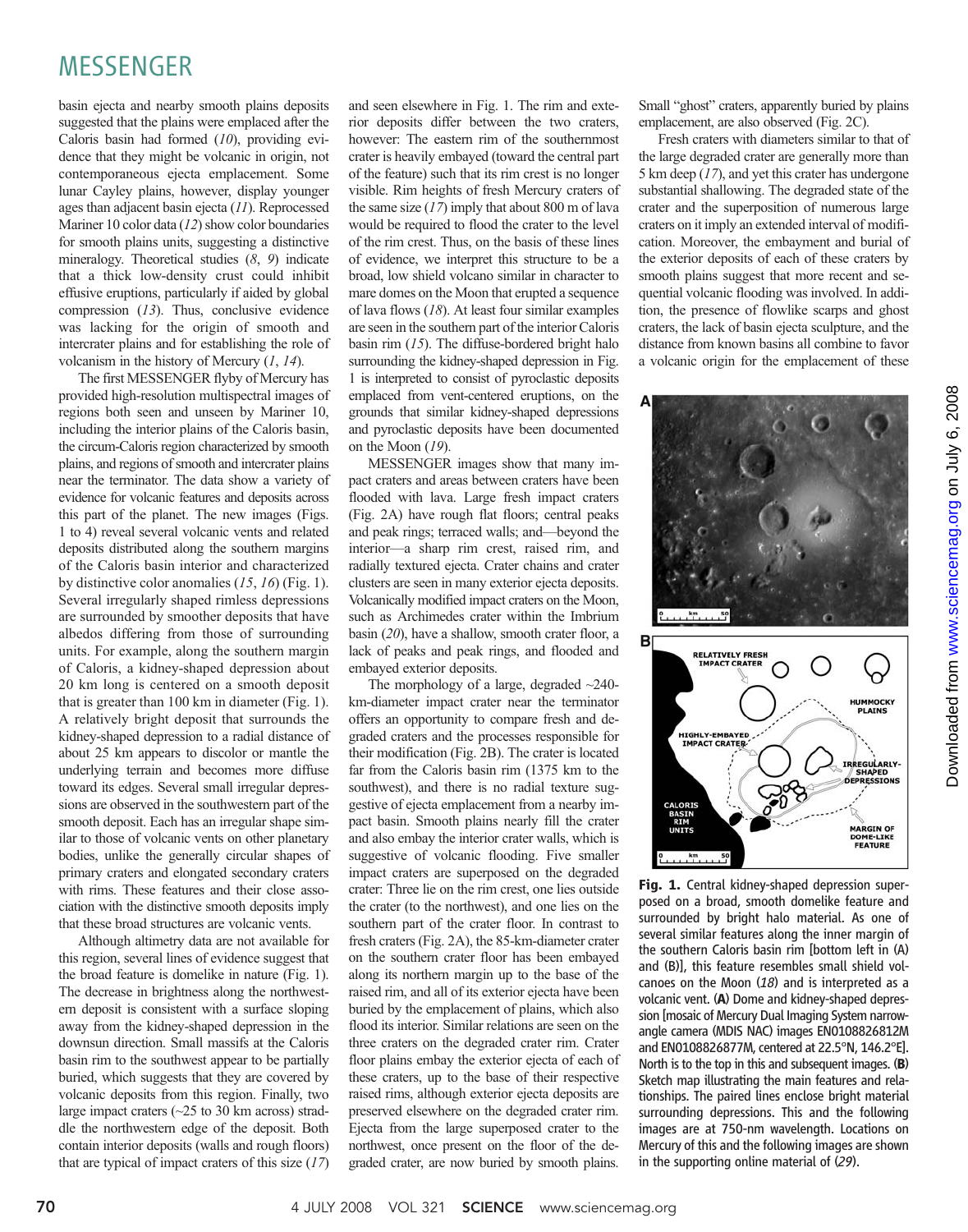crater interior plains. Subsequent to flooding, a large northeast-to-southwest–trending fault scarp (Fig. 2, B and C) cut the interior superposed crater and the southern part of the degraded crater.

On the Moon and Mars, volcanically flooded impact craters are often outlined by circular wrinkleridge patterns (21) (Fig. 3B). The rim crests of impact craters that are almost completely flooded by lavas act to localize deformation of the volcanic sequence, forming the wrinkle-ridge ring. MESSENGER near-terminator image data reveal a large (~60-km-diameter) wrinkle-ridge ring in

an area of extensive smooth plains (Fig. 3A). Several small knobs, interpreted to be the remnants of the crater rim crest, are all that remain of the crater. This structure interrupts a regional northeasttrending pattern of wrinkle ridges. If the current ring diameter (60 km) is a good approximation of the original size of the crater, about 2.7 km of lava fill would be required to flood the original crater to its rim crest (17). Several other wrinkle-ridge rings are observed in this region. These observations further attest to the emplacement of substantial thicknesses of volcanic plains.

в

## **SPECIALSECTION**

Intrusive activity is a prerequisite for volcanism, and the MESSENGER data reveal possible candidates for shallow sills and dikes. On the Moon, fractures on crater floors have been interpreted to form either by viscous relaxation (22) or the intrusion of sills and uplift of crater floors (23). The presence of floor-fractured craters was suspected from Mariner 10 data (24), and the MESSENGER data confirm their presence (Fig. 4). A ~35-km-diameter crater, located near the margins of the extensive plains units, shows two fractured domes on its floor (Fig. 4). The local-



Fig. 2. Fresh impact craters on Mercury and their modification by subsequent impacts, embayment, and flooding. (A) Fresh impact crater and its main features (mosaic of MDIS NAC images EN0108826927M and EN0108826992M, centered at 9.6°N, 125.8°E). Image (B) and sketch map (C) of a degraded and flooded 240 km-diameter crater, illustrating the relationships showing superposed impacts, as well as the flooding and embayment of the exterior ejecta of the superposed craters up to the edge of the raised crater rims (white arrows). Two small flooded or ghost craters (small paired circles) are seen near the center of the crater. Later secondary crater patches and chains are indicated by the hatched pattern. (MDIS NAC image EN0108827047M, centered at 2.0°N, 113.0°E).





Fig. 3. Wrinkle-ridge rings on Mercury and Mars. These features are interpreted to be impact craters almost completely flooded by lavas; subsequent regional deformation forms linear wrinkle ridges whose regional patterns are disrupted into rings by the presence of the buried crater rim. (A) Near-terminator viewof a ~60-km-diameter wrinkle-ridge ring in an area of extensive smooth plains (MDIS NAC image EN0108826972M, centered at 10.0°N, 98.4°E). (B) A similar wrinkle-ridge ring in volcanic plains in Hesperia Planum, Mars (30°S,